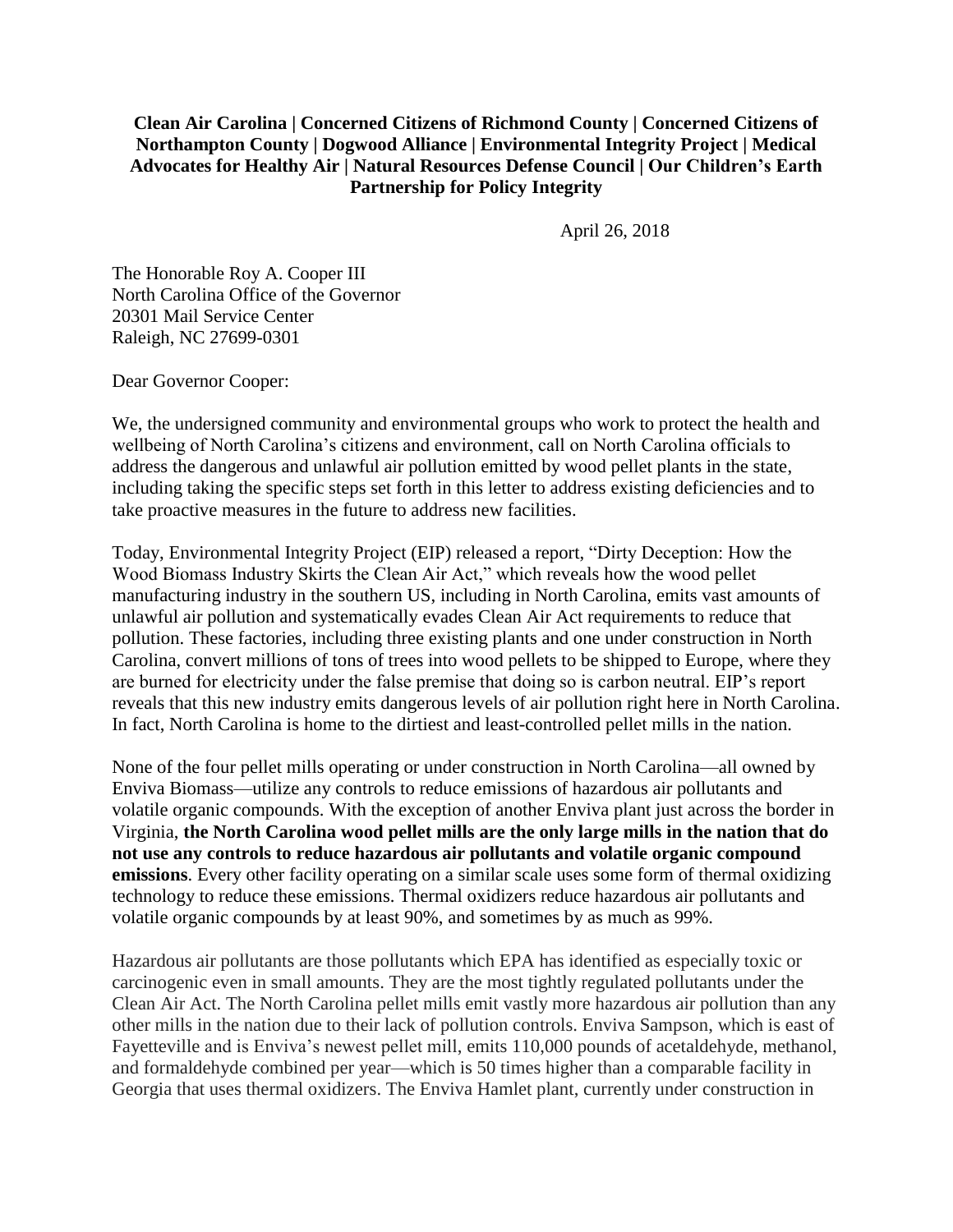Richmond County, will be allowed to emit the same high levels of acetaldehyde, formaldehyde, and methanol. EPA lists acetaldehyde and formaldehyde as probable human carcinogens, and both cause additional short term respiratory problems and chronic symptoms result from long term exposure. The health risks of methanol emissions, meanwhile, include decreased gestation time, incidents of severe wasting syndrome, and lower results on infant IQ exams. North Carolina must require that these facilities install control devices which are universal at large pellet mills in the U.S. South and reduce these emissions by 95% or more.

Volatile organic compounds (VOCs) are another air pollutant of significant concern. Once in the atmosphere, VOCs combine with sunlight to produce ground-level ozone, a major constituent of smog. Breathing ozone can trigger a variety of health problems, particularly for children, the elderly, and people of all ages who have lung diseases such as asthma. Each of Enviva's North Carolina mills emits more than 300 tons of VOCs per year, and the Enviva Sampson and Enviva Hamlet will emit more than 620 tons of VOCs per year when operating at full capacity. For comparison, a *larger* pellet operation in a neighboring state, Georgia Biomass, emits just 130 tons of VOCs per year because it uses thermal oxidizer control technology. If the North Carolina mills installed the same technology, they would each emit less than 90 tons of VOCs per year.

| Lack of Pollution Controls Means North Carolina Pellet Mills Emit Hundreds of Tons of |              |            |                             |                         |
|---------------------------------------------------------------------------------------|--------------|------------|-----------------------------|-------------------------|
| Unnecessary Volatile Organic Compound (VOC) Pollution                                 |              |            |                             |                         |
| Facility                                                                              | <b>State</b> | Production | <b>VOC Controls on Wood</b> | Dryer VOC Emissions (in |
|                                                                                       |              | Capacity   | Dryer?                      | tons per year)          |
| <b>Enviva Sampson</b>                                                                 | NC           | 535,000    | N <sub>o</sub>              | 306                     |
| Enviva Hamlet (under<br>construction)                                                 | <b>NC</b>    | 535,000    | N <sub>o</sub>              | 306                     |
| Enviva Ahoskie                                                                        | <b>NC</b>    | 420,000    | N <sub>o</sub>              | 164                     |
| Enviva Cottondale                                                                     | FL           | 821,000    | Yes (RTO)                   | 136                     |
| Enviva Northampton                                                                    | <b>NC</b>    | 628,179    | N <sub>o</sub>              | 135                     |
| Drax LaSalle                                                                          | LA           | 500,000    | Yes (RTO)                   | 128                     |
| Enviva Southampton                                                                    | <b>VA</b>    | 535,000    | N <sub>o</sub>              | 122                     |
| Georgia Biomass                                                                       | <b>GA</b>    | 826,000    | Yes (RTO)                   | 55                      |
| Zilkha Monticello<br>(permitted)                                                      | <b>AR</b>    | 661,000    | Yes (RTO)                   | 51                      |
| Hazlehurst                                                                            | GA           | 525,600    | Yes (Thermal Oxidizer)      | 32                      |
| <b>Highland Pellets</b>                                                               | AR           | 500,000    | Yes (Thermal Oxidizer)      | 22                      |
| <b>Highland Pellets South</b><br>(proposed)                                           | <b>AR</b>    | 500,000    | Yes (Thermal Oxidizer)      | 22                      |
| <b>German Pellets</b>                                                                 | <b>TX</b>    | 578,000    | Yes (RTO)                   | 21                      |
| Westervelt                                                                            | AL           | 320,000    | Yes (RTO)                   | 20                      |
| Colombo                                                                               | <b>SC</b>    | 669,000    | Yes (RTO)                   | 13                      |
| Zilkha                                                                                | AL           | 300,000    | Yes (RTO)                   | 9                       |
| Drax Amite                                                                            | <b>MS</b>    | 578,000    | Yes (RTO)                   | $\tau$                  |
| Drax Morehouse                                                                        | LA           | 500,000    | Yes (RTO)                   | 6                       |

*Adopted from EIP's report, this table lists the 18 existing or planned pellet mills in the nation that produce more than 300,000 tons of wood pellets per year. North Carolina mills are major outliers because they do not use any VOC controls whatsoever. Note: RTO = regenerative thermal oxidizer.*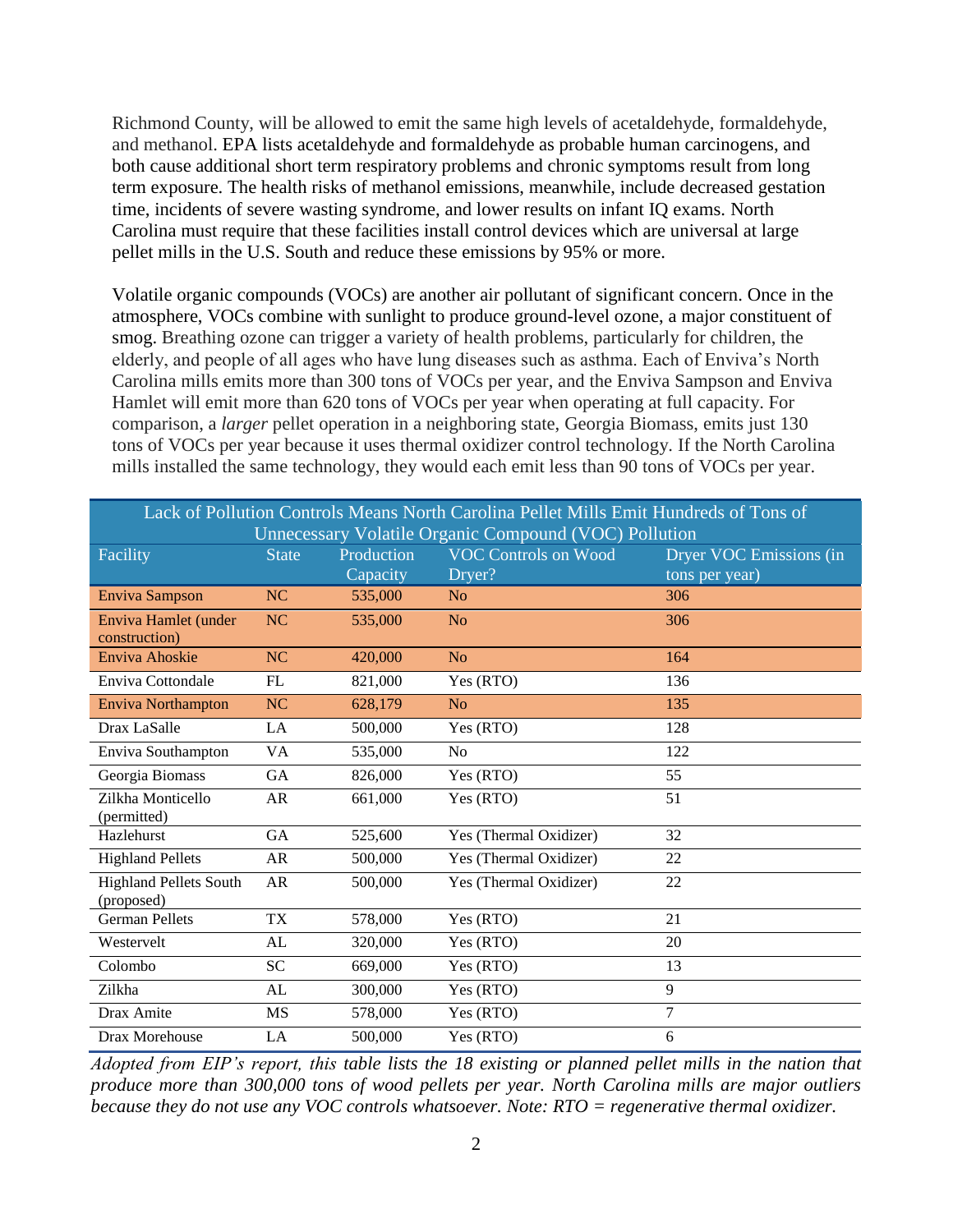North Carolina wood pellet mills also emit substantial amounts of deadly particulate matter. Combined, the three existing pellet mills emit more than 700,000 pounds of particle pollution per year. With the addition of the new Enviva Hamlet plant, the four facilities will emit well over one million pounds of particle pollution per year.

North Carolina must revisit the existing permits for the four wood pellet mills and require the facilities to reduce their dangerous air emissions. Further, North Carolina must ensure that any future facilities fully comply with the Clean Air Act. In particular, the undersigned groups call on North Carolina officials to immediately take the following steps to address the unlawful air pollution identified in EIP's report:

1. **Require the use of pollution controls for VOCs and hazardous air pollutants at the existing Enviva plants.** None of these four North Carolina wood pellet mills have installed any VOC or hazardous air pollution controls, in plain contravention of the Clean Air Act. North Carolina must revise permits for these facilities as follows:

**Enviva Northampton.** As explained in public comments on Northampton's draft Title V operating permit (which DEQ has not yet finalized), the facility triggered major New Source Review permitting requirements in 2015 when it requested and obtained the removal of permit limits designed to enable the facility to avoid such requirements. Accordingly, North Carolina should have required Enviva to undergo New Source Review permitting at that time. North Carolina should include a compliance schedule in Northampton's Title V permit requiring Enviva to apply for a major New Source Review permit, which will entail performing a best available control technology analysis. A legitimate analysis should result in the selection of thermal oxidizers as the best available controls for Enviva Northampton. The facility was also a major source of hazardous air pollution when built and continues to be. Therefore North Carolina must also require Enviva to employ maximum achievable control technology to reduce the facility's hazardous air pollutant emissions. As with New Source Review, a legitimate technology analysis should result in the selection of thermal oxidizers to control hazardous air pollutants.

**Enviva Ahoskie.** North Carolina did not regulate Enviva Ahoskie as a major source when it was initially constructed and has never required Enviva to perform source testing for hazardous air pollution. Based on a review of emissions testing at similar wood pellet facilities, Enviva Ahoskie has emitted major-source levels of hazardous air pollutants since it was constructed.<sup>1</sup> These tests occurred while facilities processed a wide range of hardwood and softwood (Enviva claims that processing hardwood reduces hazardous air pollution, but these tests strongly refute that claim). All of these tests indicate that Enviva Ahoskie emits at least 35 tons of total hazardous air pollution per year, well above the major source thresholds, and has done so since it was built. North Carolina must require a

 $\overline{a}$ 

<sup>1</sup> EIP surveyed HAP emissions from testing at Appling County Wood Pellets (processing 70%, 80%, and 100% hardwood), Enviva Wiggins (processing 40% hardwood), and Enviva Sampson (processing 25% hardwood). Emission factors from each of these tests place Enviva Ahoskie's initial and current emissions well above the major source threshold.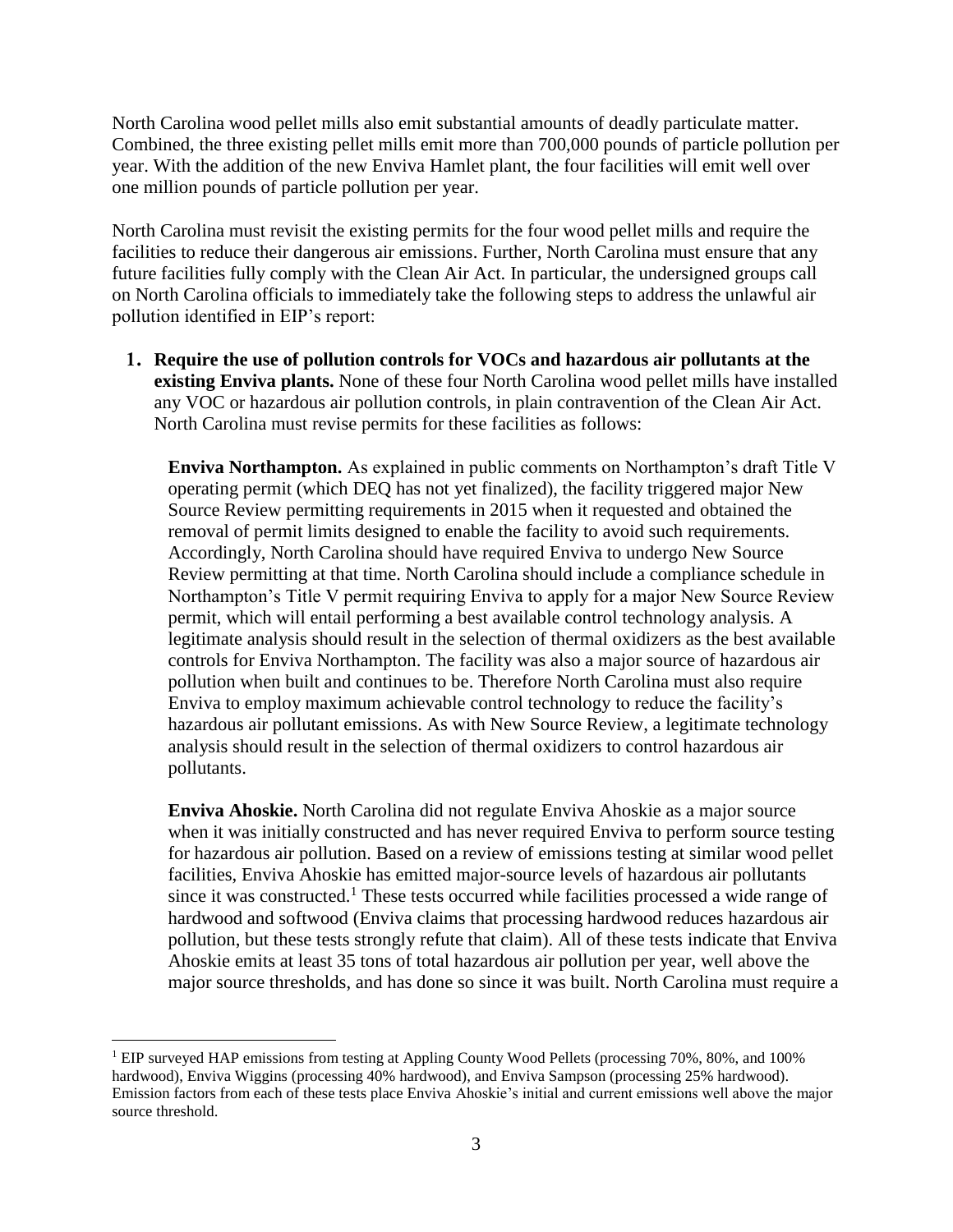maximum achievable control technology analysis, which, if done properly, should result in the selection of thermal oxidizers as the hazardous air pollutant control technology.

**Enviva Sampson and Enviva Hamlet.** Both of these plants were initially permitted as "major" sources of hazardous air pollutants and were required to perform a case-by-case analysis to determine maximum achievable control technology. However, Enviva still managed to avoid installing pollution controls by arguing that it planned to use a "low emitting" wood dryer that is distinct from wood dryers in use at facilities in other states. By convincing North Carolina to treat its so-called "low emitting" dryers as a separate category, Enviva eliminated the need to consider the controls used at other facilities as part of its maximum available control technology analysis. This allowed Enviva to successfully claim that they did not need to install any controls. Unfortunately, recent emissions testing at the plant revealed that the wood dryer actually emits 50 times more total hazardous air pollution and 70 to 300 times more formaldehyde and acetaldehyde than similar wood pellet plants that use controls. Given that Enviva Sampson's wood dryer can hardly be called "low emitting," North Carolina should require the installation of actual controls that satisfy the Clean Air Act's maximum achievable control technology requirement—controls used by all of Enviva's competitors.

The Enviva Sampson tests also revealed that the facility needs to make substantial operating changes to the dryer to reduce VOC emissions to within permitted limits. These changes must be incorporated into Enviva Sampson's permit in order to ensure the facility does not exceed its emissions limits (these modifications are likely necessary for Enviva Hamlet's permit as well, because that facility's dryer appears to be identical). In particular, after the first round of tests showed Enviva Sampson was violating its emission limits for VOCs, Enviva Sampson "decided it was necessary to plug 128 overfire air nozzles to increase the overfire air velocities and improve mixing in the furnace" in order to reduce emissions. The second test, conducted after this modification, showed emissions were lower but were still exactly at the permitted limit, meaning compliance was deemed "Inconclusive." At a minimum, North Carolina must revise the facility's permit to require that it operate with at least the 128 overfire air nozzles plugged, and to take further steps to reduce VOC emissions such that compliance can be conclusively shown.

Finally, these tests showed that the facility could not comply with its permit limit for carbon monoxide (CO) emissions. North Carolina must hold the facility accountable for compliance with the CO limit, including requiring the facility to install additional controls as needed to meet the limit. Notably, a regenerative catalytic oxidizer would reduce not only CO emissions, but also VOC and hazardous air pollution emissions dramatically.

2. **Reduce the risk of fires and explosions by requiring facilities to comply with their general duty under the Clean Air Act to design and maintain a safe facility.** Fires and explosions from wood dust plague the industry, and can burn for weeks at a time, emitting vast amounts of dangerous air pollution. For instance, at a wood pellet facility in Port Arthur, Texas, a fire burned for more than 50 days, resulting in many nearby residents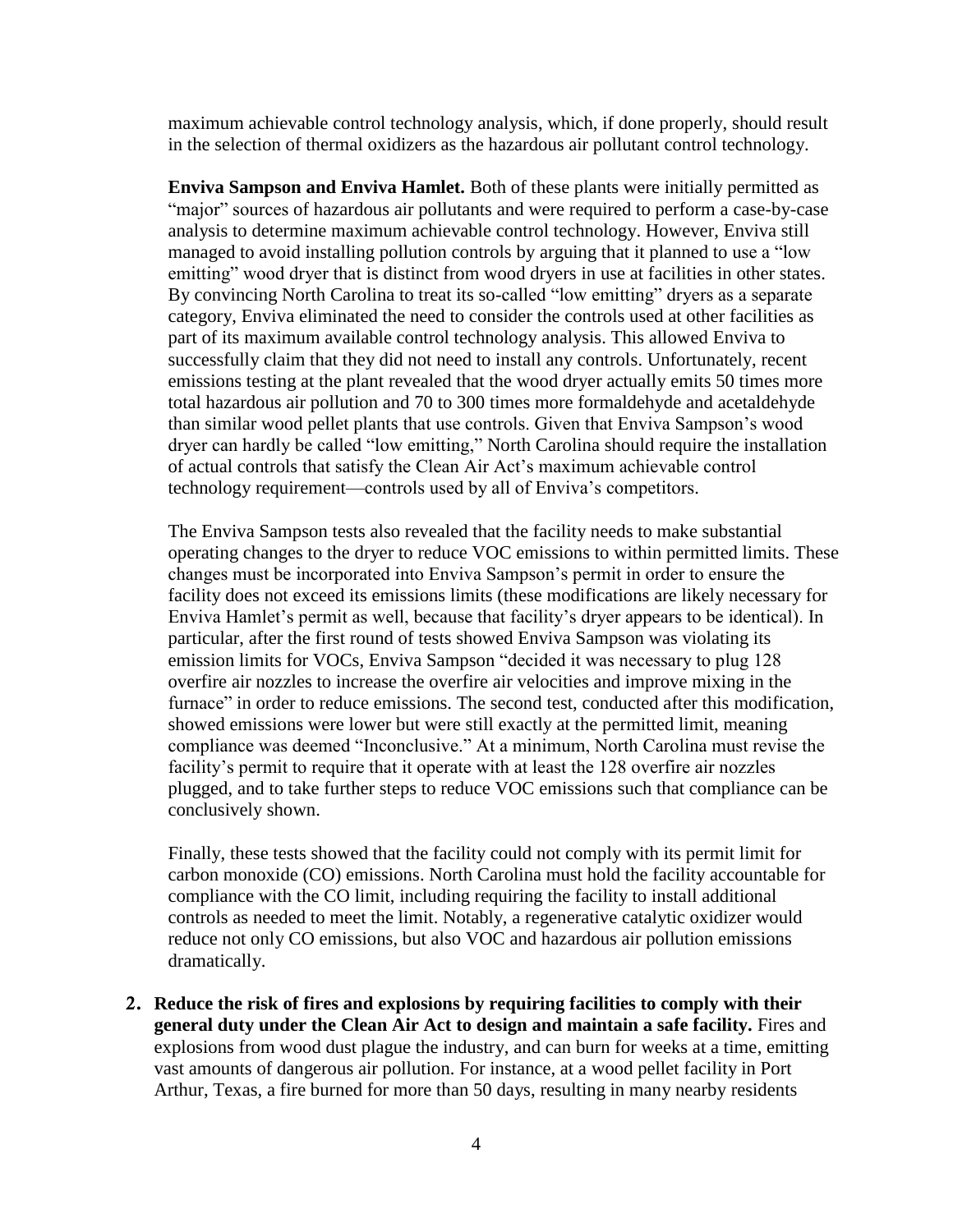seeking medical attention for smoke and soot-related symptoms. Enviva itself has had fires at Enviva Ahoskie in North Carolina, as well as at its facilities in Virginia and Florida. North Carolina should utilize Clean Air Act section 112(r), the "General Duty Clause," to require the pellet mills to demonstrate that they have designed and are managing their facility to minimize the risk of dangerous fires and explosions. North Carolina should incorporate specific conditions in each facility's Title V operating permit that are sufficient to assure that the facility is controlling and managing wood dust in a manner that satisfies the General Duty Clause.

- 3. **Require that future permits for new facilities or modifications at existing facilities ensure compliance with the Clean Air Act.** While the undersigned groups oppose the future construction or expansion of pellet mills in North Carolina due to the heavy impacts placed on the community and the environment, if North Carolina does issue new permits, the state must implement the following steps to assure that these facilities fully comply with the Clean Air Act:
	- **a. Require any new "major" wood pellet mill to install and utilize the best available control technology.** As EIP's report reveals, many pellet mills with major source permits such as Enviva Sampson and Enviva Hamlet evade using the best available control technology, or any control technology at all, while facilities with minor source permits, often the same size or larger, do utilize controls. North Carolina must not reward companies for refusing to install controls that would reduce facility emissions to minor levels. Rather, consistent with Clean Air Act requirements, North Carolina must require new or modified major sources to reduce emissions using controls that are at least as effective as those utilized by the best-controlled minor sources. This includes using VOC controls that achieve at least 95% reductions on emissions on each of the major sources of pollution at the facility. If facilities in Georgia and Alabama can do this, so can North Carolina facilities.
	- **b. Ensure Communities are Notified of and Able to Participate in Permitting Decisions.** North Carolina did not issue any public notice or opportunity to comment on the construction of Enviva Northampton or Enviva Ahoskie. Communities living near these facilities had no warning that major sources of air permitting would be locating in their backyard because North Carolina's regulations do not require public notice for facilities that emit "minor" levels of air pollution. The problem is, both facilities initially promised to emit only minor levels of air pollution, but when this didn't fit Enviva's business model, they then applied to North Carolina DEQ to be able to emit major levels of air pollution. North Carolina DEQ complied with the request, allowing these facilities to nearly double VOC emissions, but again did not issue any public notice. The public also lacked an adequate opportunity to provide input for the permit for Enviva Hamlet in Richmond County after North Carolina inexplicably refused to hold a public hearing despite a clear legal mandate to do so. North Carolina must revise its rules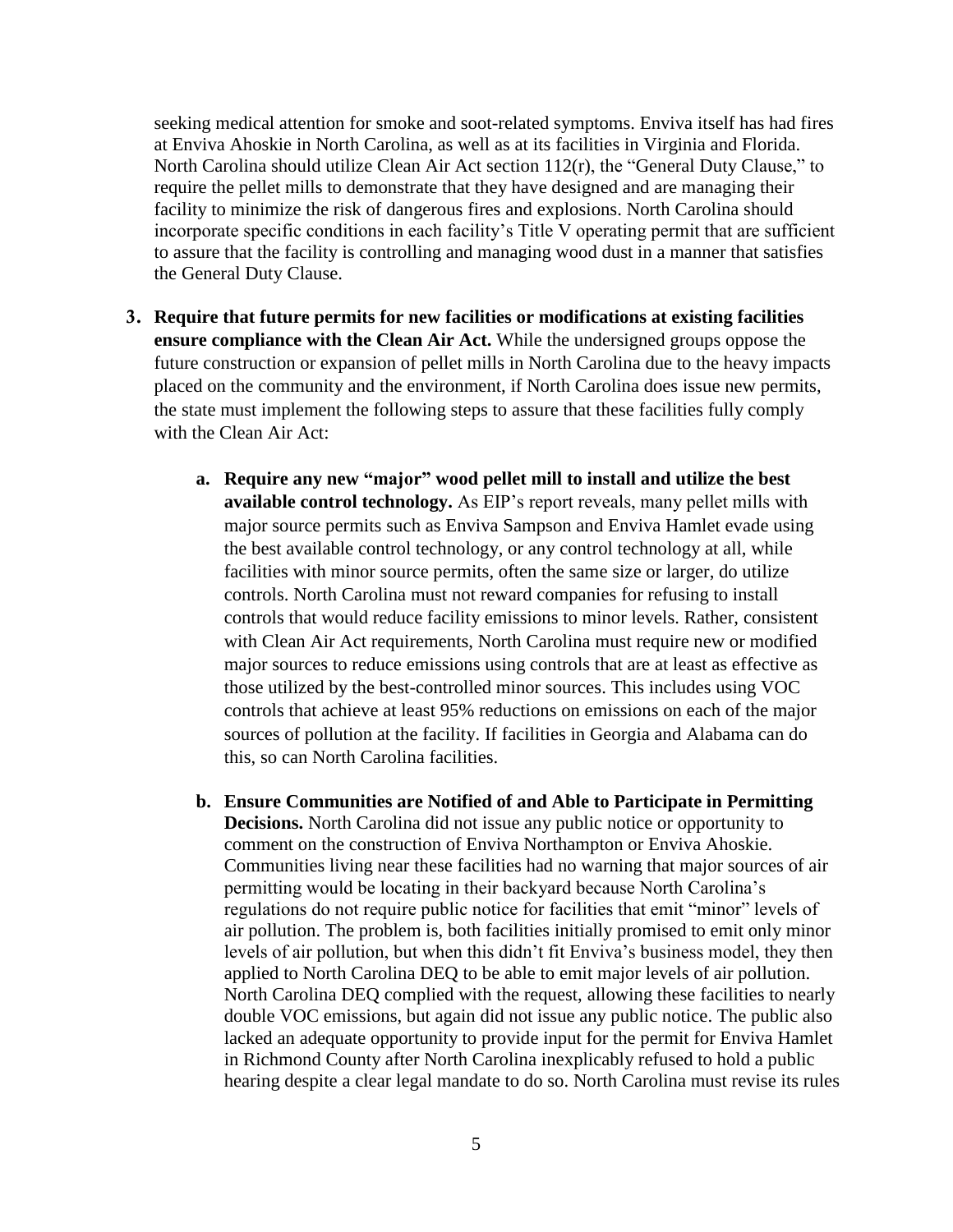and practices for public notice, public comments, and public hearings to allow for meaningful input from the communities most impacted by these facilities.

**c. Institute pellet production limits at facilities that claim to be too "minor" for the best available pollution controls.** If pollution controls will not keep emissions below legal limits when a facility is operated at full capacity, the facility's permit must restrict maximum production to a level that ensures the facility will not exceed the major source threshold.

The Clean Air Act only works to protect citizen's health and the environment when state agencies are fully implementing all of the Act's requirements. The North Carolina DEQ under prior administrations clearly dropped the ball, allowing the construction of the worst-polluting wood pellet plants in the nation. Recognizing your own commitment to the environment evidenced by your pledge to uphold the Paris Climate Accord, we hope you will swiftly address the severely flawed permits that allow wood pellet manufacturing facilities in North Carolina to emit vastly greater levels of air pollution than facilities in neighboring states.

Please contact Patrick Anderson at [panderson@powellenvironmentallaw.com](mailto:panderson@powellenvironmentallaw.com) or (470) 440-1124 to respond to our request or to obtain additional information. We thank you for your leadership on the environment and your concern for the health and well-being of North Carolina's citizens.

Sincerely,

June Blotnick Executive Director Clean Air Carolina

Debra David Treasurer Concerned Citizens of Richmond County

Belinda Joyner President Concerned Citizens of Northampton County

Emily Zucchino Community Network Manager Dogwood Alliance

Eric Schaeffer, Executive Director Keri N. Powell, Of Counsel Patrick J. Anderson, Of Counsel Environmental Integrity Project

Rachel McIntosh-Kastrinsky Manager